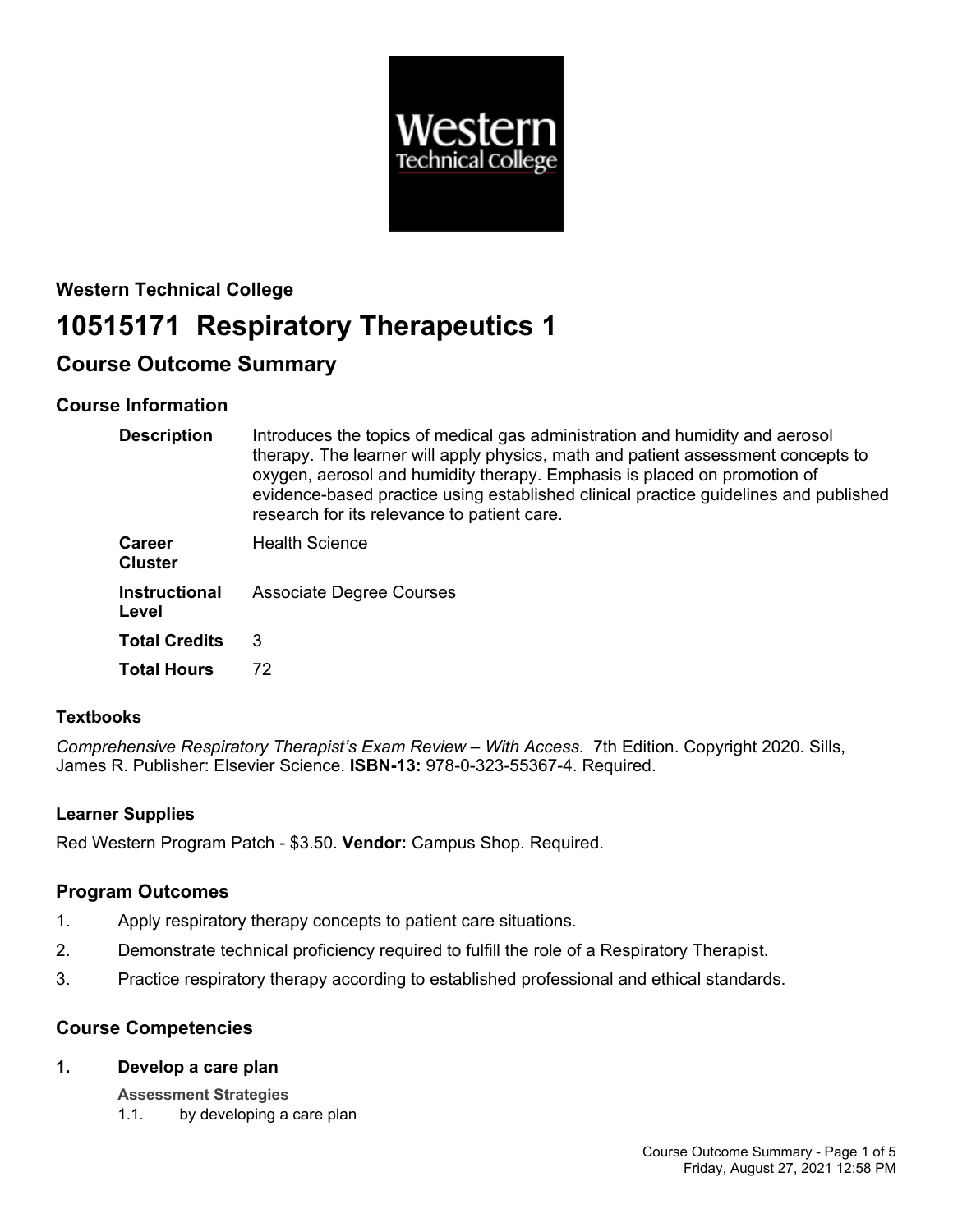#### **Criteria**

#### *Your performance will be successful when:*

- 1.1. care plan includes subjective data
- 1.2. care plan includes objective data
- 1.3. care plan includes an assessment of the data
- 1.4. care plan includes a therapeutic intervention related to the data
- 1.5. care plan includes an outcomes assessment
- 1.6. care plan includes modification

#### **Learning Objectives**

- 1.a. Describe the purpose of a respiratory care plan.
- 1.b. Differentiate care plans, care paths, protocols, policies, procedures, and disease management.
- 1.c. Describe the elements that constitute a clinical practice guideline.
- 1.d. Utilize a decision making algorithm to develop a care plan.

#### **2. Perform procedures to assess oxygenation**

#### **Assessment Strategies**

- 2.1. during a skill demonstration<br>2.2. in the laboratory
- in the laboratory
- 2.3. with a role-play partner, peer

#### **Criteria**

#### *Your performance will be successful when:*

- 2.1. you select the correct equipment<br>2.2. vou perform all of the relevant ste
- 2.2. you perform all of the relevant steps on the procedure checklist 2.3. vou employ basic physical assessment
- you employ basic physical assessment
- 2.4. you follow safety procedures
- 2.5. you verbalize an explanation of the process as you perform it

#### **Learning Objectives**

- 2.a. Identify the goals of oxygen therapy.
- 2.b. Differentiate invasive and noninvasive methods of assessing oxygenation.
- 2.c. Summarize common clinical manifestations and patient assessments used to evaluate hypoxemia.
- 2.d. Describe how to evaluate and monitor a patients response to oxygen therapy.

## **3. Evaluate oxygenation**

#### **Assessment Strategies**

- 3.1. by preparing a written or oral response to a case study
- 3.2. by collecting, analyzing and reporting data related to oxygenation

#### **Criteria**

#### *Your performance will be successful when:*

- 3.1. case study response demonstrates a thorough understanding of relevant aspects of the case
- 3.2. case study response is supported by relevant evidence
- 3.3. data collection is accurate
- 3.4. data is relevant
- 3.5. data analysis includes a written or oral description and analysis of the results
- 3.6. data analysis makes a recommendation based on the results; recommendation is clearly supported by the data (correlating ABG results with oximetry)
- 3.7. data identifies the signs and symptoms of hypoxemia and hypoxia
- 3.8. data analysis differentiates among ventilation, V/Q mismatch, diffusion defect, shunt, low PIO2, etc.

## **Learning Objectives**

- 3.a. Evaluate laboratory and clinical data to assess the need for, and response to, oxygen therapy.
- 3.b. Describe the two types of electrochemical oxygen analyzers.
- 3.c. List the potential advantages and disadvantages of point of care testing.
- 3.d. Describe the basic principles of pulse oximetry.
- 3.e. Differentiate pulse oximetry and transcutaneous monitoring.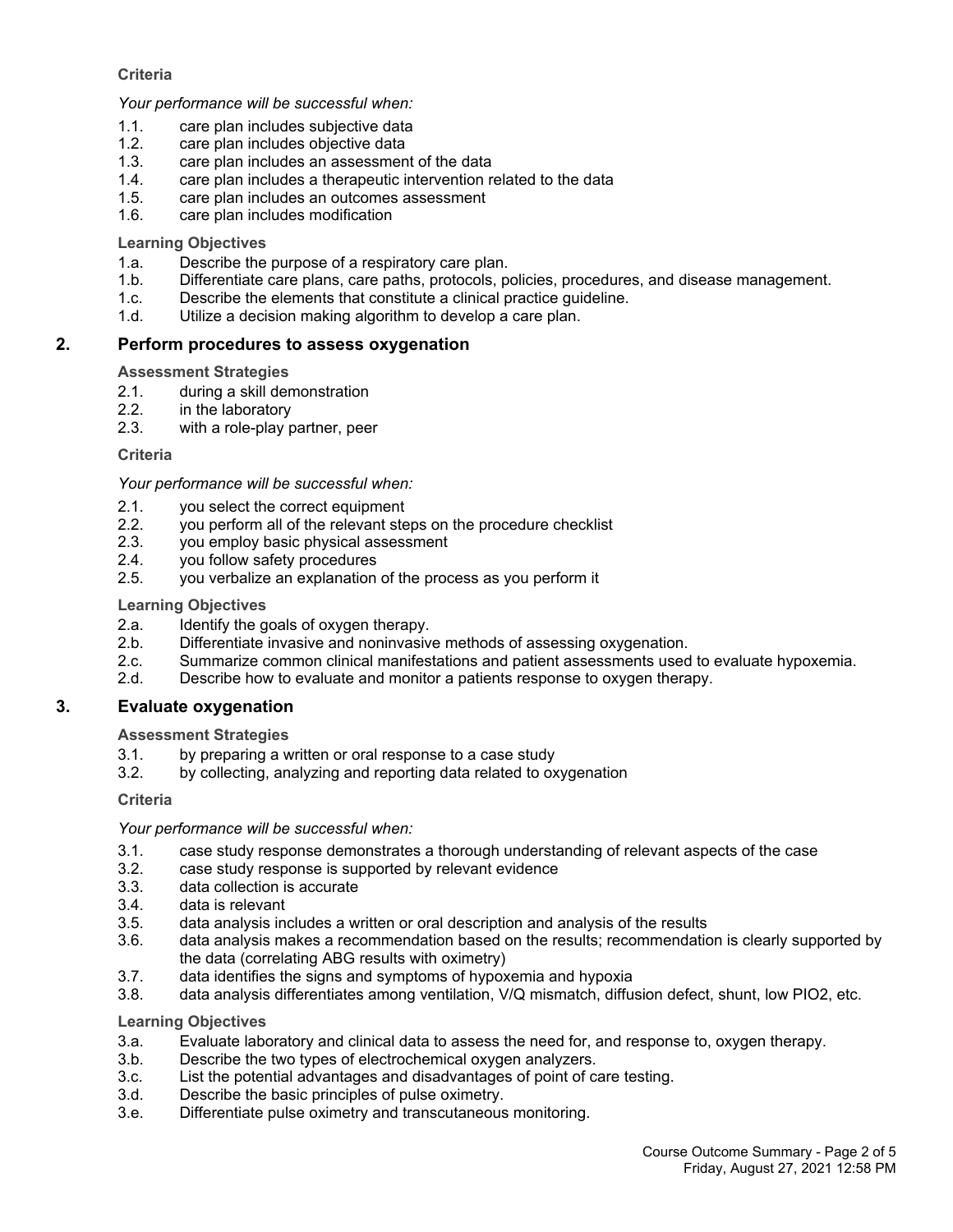## **4. Perform calculations for oxygen therapy**

- **Assessment Strategies**
- 4.1. in the laboratory
- 4.2. by performing calculations (format may be written or oral)

## **Criteria**

## *Your performance will be successful when:*

- 4.1. you perform all critical steps in the right order
- 4.2. you verbalize an explanation of the process as you perform it as indicated
- 4.3. your explanation presents sound reasoning as you describe the decisions you make throughout the process
- 4.4. you predict approximate PaO2 based on age and FIO2

#### **Learning Objectives**

- 4.a. Calculate duration of flow for D, E and H cylinders.
- 4.b. Calculate duration of flow for liquid oxygen systems.
- 4.c. Explain Bernoulli's principle and relate the concept to air entrainment gas delivery systems.
- 4.d. Determine air to oxygen entrainment ratios for all concentrations of oxygen.
- 4.e. Calculate total flow for air entrainment systems at all oxygen concentrations.

## **5. Demonstrate the use of medical gas equipment**

#### **Assessment Strategies**

- 5.1. in a lab setting through a skill demonstration
- 5.2. by answering questions related to learning objectives

#### **Criteria**

#### *Your performance will be successful when:*

- 5.1. you perform all of the relevant steps on the procedure checklist
- 5.2. you apply physics concepts to medical gas equipment
- 5.3. you calculate total flow from an air entrainment device
- 5.4. vou calculate duration of flow from a gas or liquid system
- 5.5. you convert and correct for helium/oxygen flows
- 5.6. you explain the operation of oxygen administration devices
- 5.7. you follow medical gas safety guidelines
- 5.8. you use an oxygen analyzer

## **Learning Objectives**

- 5.a. Describe how medical gases are produced.
- 5.b. Demonstrate proper use of oxygen cylinders and regulators.
- 5.c. Differentiate high and low flow oxygen delivery systems.
- 5.d. Assemble and apply oxygen delivery devices appropriate to the patient care plan.
- 5.e. Identify and trouble shoot common problems associated with oxygen delivery devices.

## **6. Assess the need for medical gas therapy**

#### **Assessment Strategies**

6.1. by preparing a written or oral care plan to a case study

## **Criteria**

## *Your performance will be successful when:*

- 6.1. care plan includes subjective data
- 6.2. care plan includes objective data
- 6.3. care plan includes an assessment of the data
- 6.4. care plan includes a therapeutic intervention related to the data
- 6.5. care plan includes an outcomes assessment
- 6.6. care plan includes modification
- 6.7. care plan response is supported by relevant evidence
- 6.8. care plan identifies appropriate modification to therapy based on patient response

#### **Learning Objectives**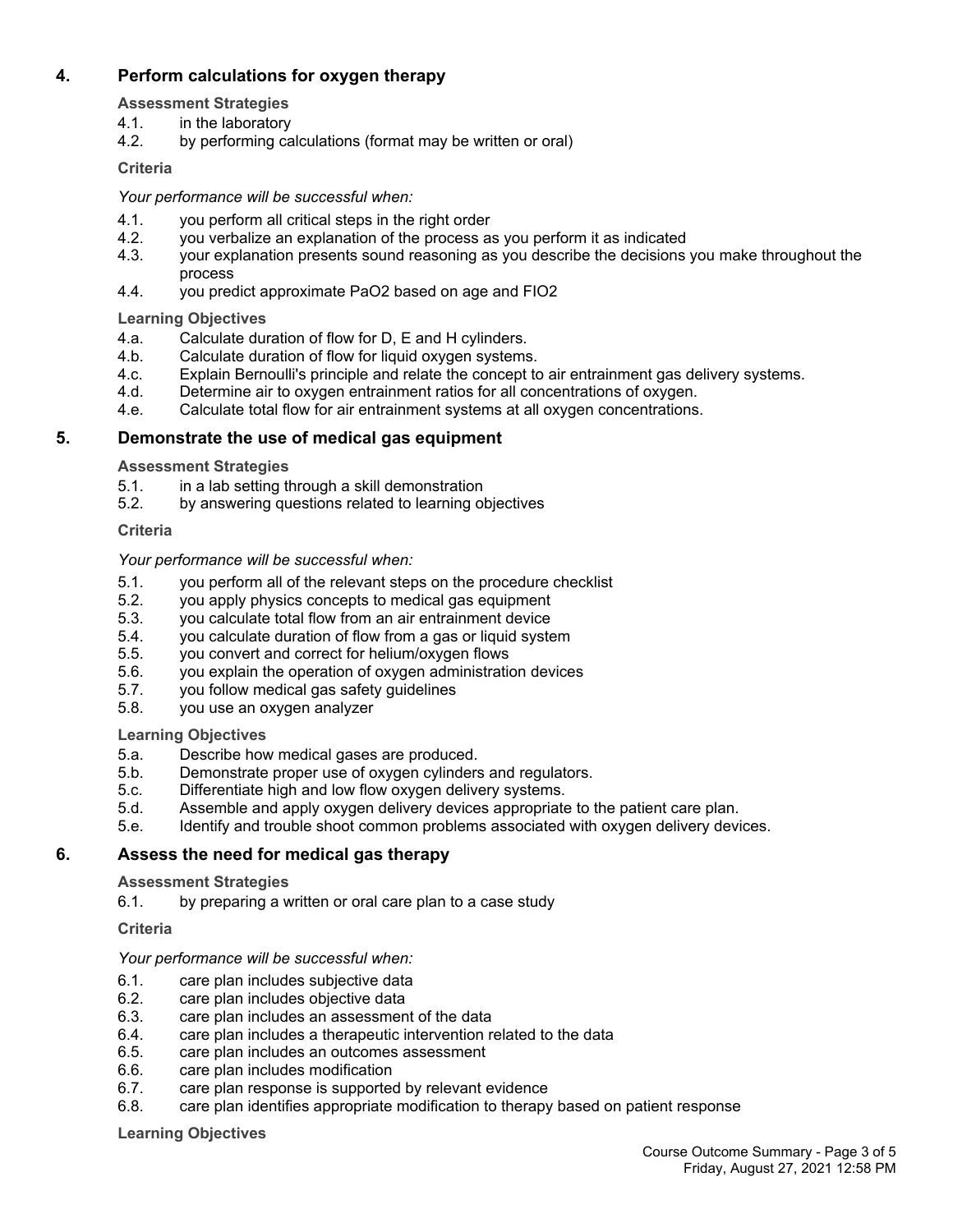- 6.a. Identify the indications, complications, and hazards of oxygen therapy.
- 6.b. Select an oxygen delivery system appropriate for the respiratory care plan.
- 6.c. Identify when and how to provide nitric oxide therapy.
- 6.d. Identify when and how to provide helium-oxygen therapy.
- 6.e. Modify oxgyen delivery based on a patients response to therapy.

#### **7. Assess patient need for humidity and bland aerosol therapy**

#### **Assessment Strategies**

7.1. by preparing a written or oral care plan to a case study

#### **Criteria**

- 7.1. care plan includes subjective data
- 7.2. care plan includes objective data
- 7.3. care plan includes an assessment of the data
- 7.4. care plan includes a therapeutic intervention related to the data
- 7.5. care plan includes an outcomes assessment
- 7.6. care plan includes modification
- 7.7. care plan response is supported by relevant evidence<br>7.8. care plan identifies appropriate modification to therapy
- care plan identifies appropriate modification to therapy based on patient response
- 7.9. care plan is based on indications for sputum induction, humidification, aerosol treatment and USN.

#### **Learning Objectives**

- 7.a. Describe how airway heat and moisture exchange nomally occurs.
- 7.b. State the effect of dry gases on the respiratory tract.
- 7.c. State when to warm and humidify inspired gases.
- 7.d. Describe how to select the appropriate therapy to properly condition inspired gases.
- 7.e. Identify the indications, contraindications, and hazards associated with humidity therapy.

#### **8. Demonstrate the use of humidity and bland aerosol equipment**

#### **Assessment Strategies**

- 8.1. in a lab setting through a skill demonstration
- 8.2. by answering questions related to learning objectives

#### **Criteria**

#### *Your performance will be successful when:*

- 8.1. you perform all of the relevant steps on the procedure checklist
- 8.2. you apply physics concepts to humidity and bland aerosol equipment 8.3. vou calculate total flow from an air entrainment device
- you calculate total flow from an air entrainment device
- 8.4. you calculate relative, absolute, body humidity and humidity deficit
- 8.5. you explain the operation humidifiers and aerosol generators
- 8.6. you select appropriate device for humidity/aerosol delivery

#### **Learning Objectives**

- 8.a. Differentiate nebulizers and humidifiers.
- 8.b. Describe how various types of nebulizers and humidifiers operate.
- 8.c. Describe how to enhance humidity output.
- 8.d. Describe how to identify and resolve common problems with aerosol delivery systems.

#### **9. Demonstrate medication delivery devices**

#### **Assessment Strategies**

- 9.1. in a lab setting through a skill demonstration
- 9.2. by answering questions related to learning objectives

#### **Criteria**

#### *Your performance will be successful when:*

- 9.1. you perform all of the relevant steps on the procedure checklist
- 9.2. you apply physics concepts to medication delivery equipment
- 9.3. you explain the operation of MDI, DPI and small volume nebulizers
- 9.4. you select appropriate device for delivery of aerosol medication to specific patient needs